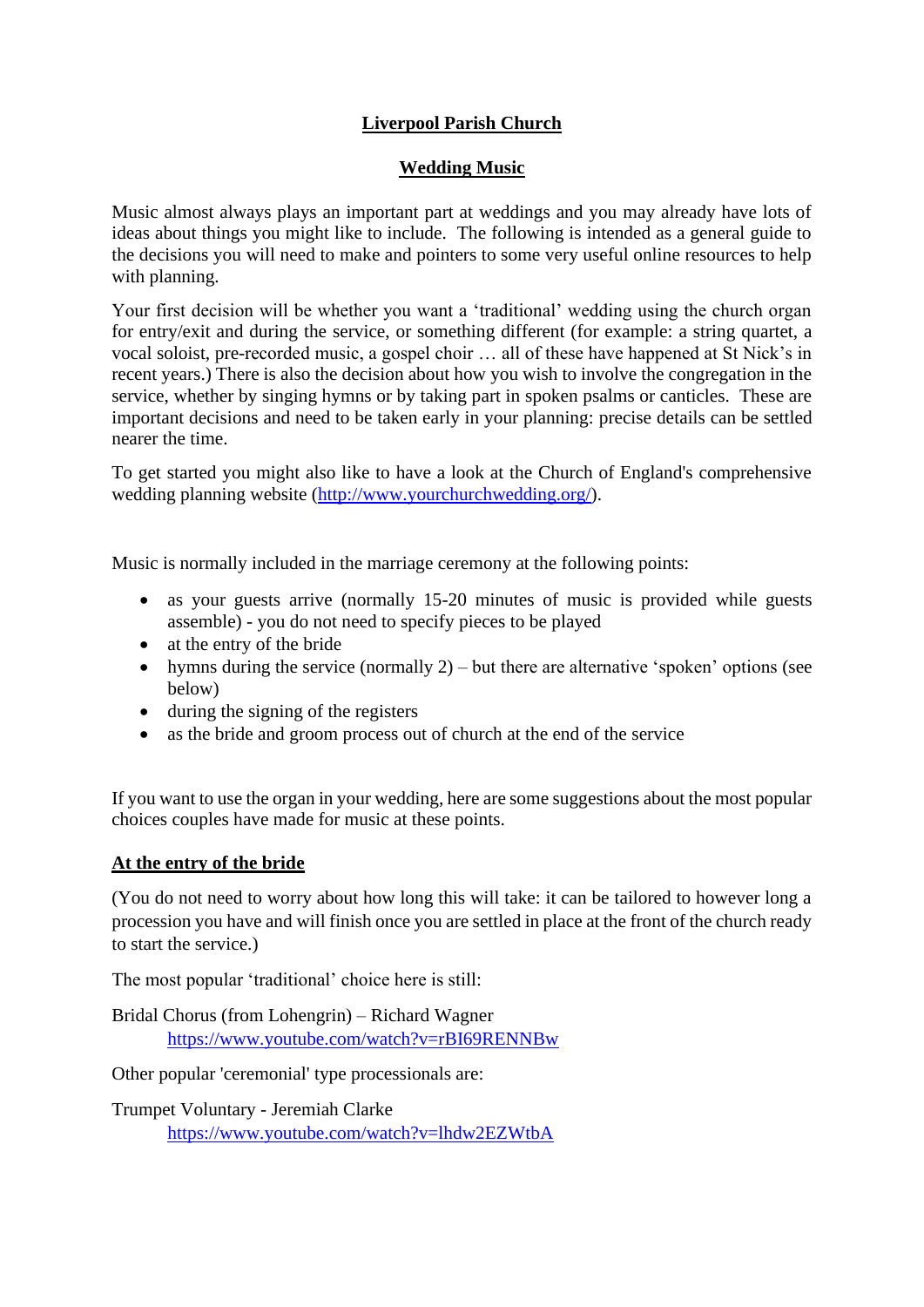Trumpet Tune in D - Henry Purcell <http://www.youtube.com/watch?v=jE162op5DzA>

Prelude to a 'Te Deum' – Marc-Antoine Charpentier <https://www.youtube.com/watch?v=zXxtAWzMRYY>

Trumpet Tune - John Stanley [https://www.youtube.com/watch?v=pb\\_fBc5XY5s](https://www.youtube.com/watch?v=pb_fBc5XY5s)

Some couples prefer a more 'pastoral' type entrance:

Air from the Water Music – George Frederick Handel <https://www.youtube.com/watch?v=gAmTW2uNBUw>

Canon in D – Johann Pachelbel

[Canon in D -](https://www.youtube.com/watch?v=0AhDBTBmJCY) organ - YouTube

#### **Hymns**

Hymns provide a valuable opportunity for your guests to participate actively in your wedding service. It is helpful to choose hymns that will be well known to your guests, and that they will want to sing. Including the choir in your service is a good way to encourage the singing: a strong lead will be given by the singers from the back of the church.

The Church of England website [\(http://www.yourchurchwedding.org/\)](http://www.yourchurchwedding.org/) contains a section devoted to hymn choices and gives you both the words and recordings of many popular hymns.

The following are the hymns have been chosen most often by couples here in recent years:

All things bright and beautiful Amazing Grace And did those feet in ancient time ('Jerusalem') Dear Lord and Father of Mankind Eternal Father strong to save (the sailors' hymn) Give me oil in my lamp Guide me O thou great Redeemer I, the Lord of Sea and Sky Lead us heavenly Father Love divine, all loves excelling Lord of all hopefulness Morning has broken Praise my soul, the King of Heaven The Lord's my Shepherd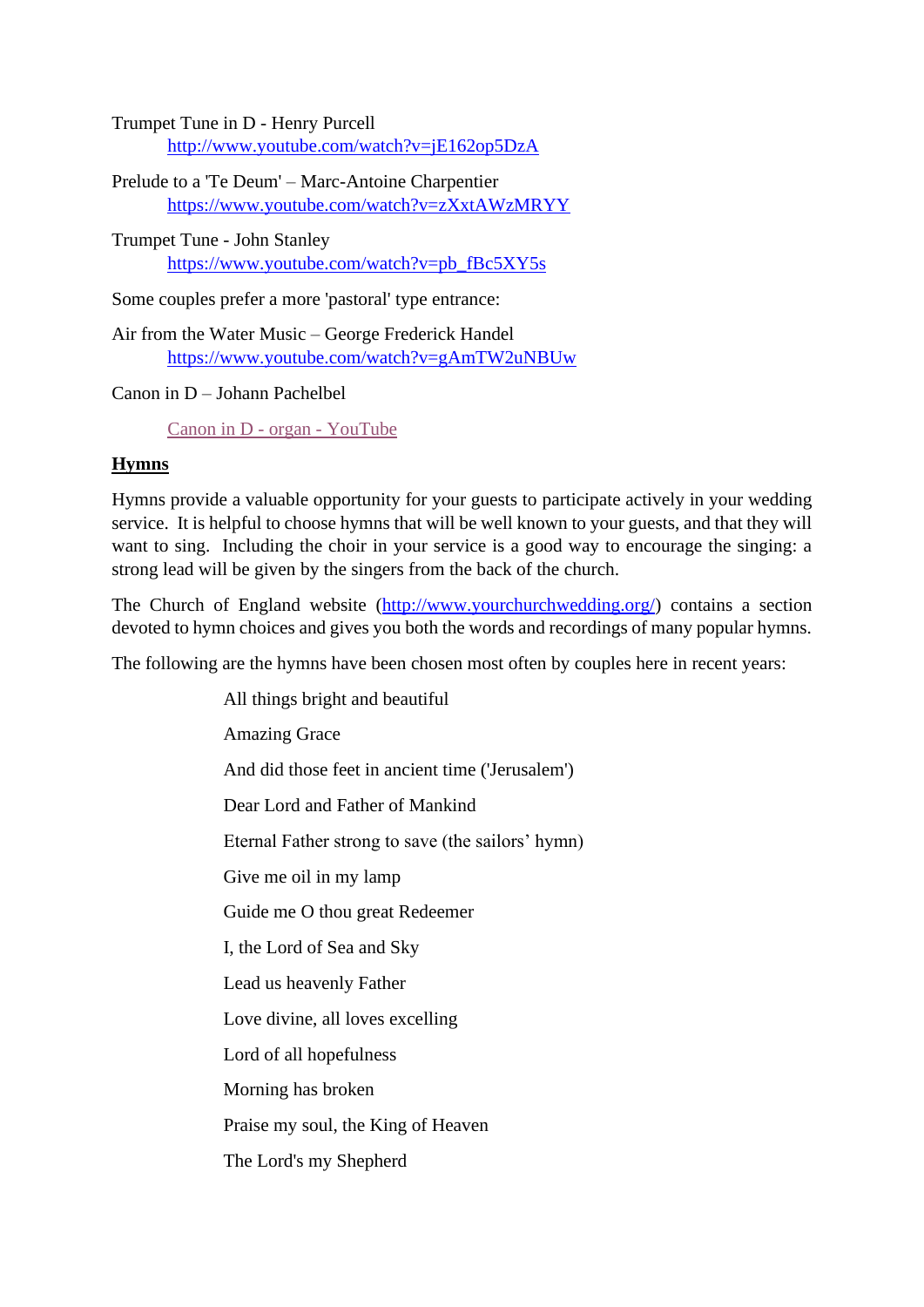If you are going to include hymns in your ceremony, you will need to provide the words in your service sheets for your guests. Once you have decided on hymns, please let me know and I will send you full text versions of your choices to make sure that the correct versions go into the order of service.

#### **During the signing of the registers**

If you want to include the choir in your wedding, as well as leading the singing of the hymns this would be the time that they could sing. We are very fortunate at St Nick's to have a partnership with the St Nicholas Singers whose director is Stuart Keen. His email is [stuartkeen006@yahoo.co.uk](mailto:stuartkeen006@yahoo.co.uk) .

The following choir selections have all been popular choices at weddings in recent years:

A Gaelic Blessing – John Rutter

A Gaelic Blessing - [John Rutter, The Cambridge Singers, City of London Sinfonia -](https://www.youtube.com/watch?v=_8MKEpXqGko) [YouTube](https://www.youtube.com/watch?v=_8MKEpXqGko)

The Lord bless you and keep you – John Rutter

The Lord Bless You and Keep You - [John Rutter, The Cambridge Singers, City of London](https://www.youtube.com/watch?v=QcYzO8Y4PH0)  [Sinfonia -](https://www.youtube.com/watch?v=QcYzO8Y4PH0) YouTube

This is the day – John Rutter

This is the day - [John Rutter, The Cambridge Singers, Aurora Orchestra -](https://www.youtube.com/watch?v=8AlwbJSrlyc) YouTube

All things bright and beautiful – John Rutter

All Things Bright and Beautiful - [John Rutter, The Cambridge Singers, City of London](https://www.youtube.com/watch?v=ShpRCvU_bxM)  [Sinfonia -](https://www.youtube.com/watch?v=ShpRCvU_bxM) YouTube

For the beauty of the earth – John Rutter

For the Beauty of the Earth - [John Rutter, The Cambridge Singers, City of London Sinfonia -](https://www.youtube.com/watch?v=1bDoMflYErE) [YouTube](https://www.youtube.com/watch?v=1bDoMflYErE)

Panis Angelicus – Cesar Franck <https://www.youtube.com/watch?v=PK3TeWqSAZk>

If ye love me – Thomas Tallis <https://www.youtube.com/watch?v=J6RgaPTo4hE>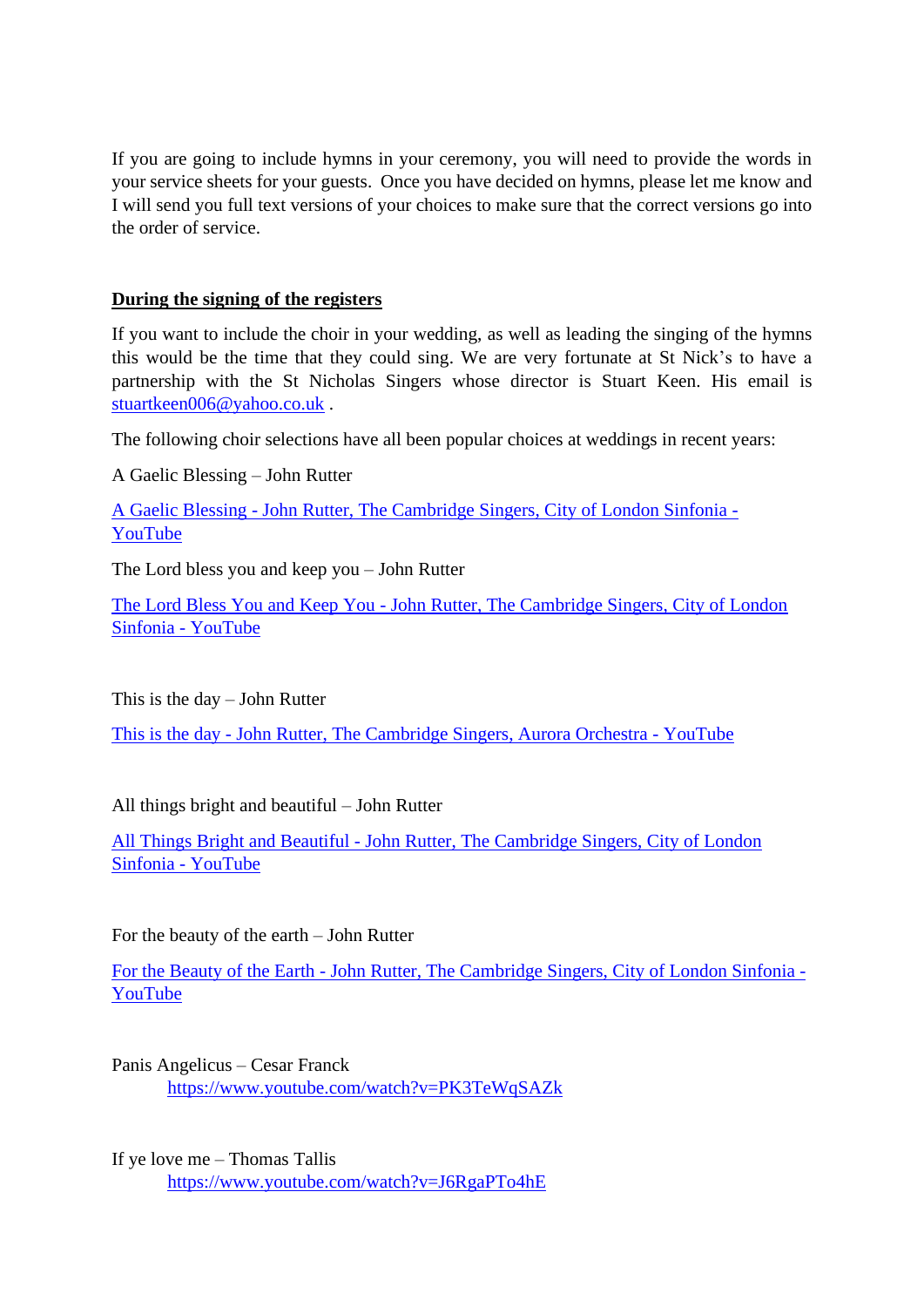If ye love me – Philip Wilby

<https://www.youtube.com/watch?v=HKZRMvw0B7s>

### Jesu Joy of Man's Desiring – Johann Sebastian Bach <https://www.youtube.com/watch?v=9trH72h6EDc&list=RD9trH72h6EDc#t=NaN>

If there is no choir, the organ will provide music to cover this part of the ceremony. There is no need to specify individual pieces - whatever the length of the signing, music will cover this.

At the end of the service

Once the signing of the registers and/or final blessing is complete, music is provided as you and your guests process out of church. Please bear in mind that no one will hear more than a few seconds of whatever piece you choose (!). Guests normally greet the departing couple with applause and then follow them out of church almost immediately

The most popular 'traditional' choice here is still:

Wedding March – Felix Mendelssohn

<https://www.youtube.com/watch?v=Z-yUOBft96Y>

Another favourite is:

Toccata (from Symphony 5) – Charles Marie Widor <https://www.youtube.com/watch?v=DKejfYzB3ak>

Some couples also choose from the 'ceremonial' type processionals listed for the entry of the bride or perhaps there are other pieces you might like to include.

All of the above relate to services which make use of the organ. You are of course free to include pre-recorded music of your own choosing in your ceremony, or to use other instruments or singers.

If you do not wish to include hymns in your service, perhaps you would like to consider including one or two of the psalms and canticles included at the end of this document instead, perhaps alternative verses between the congregation and the priest, or with a congregational refrain (as shown).

Whatever your eventual choices, please feel free to contact me by email [organist@livpc.co.uk](mailto:organist@livpc.co.uk) so that we can begin to discuss options.

Ian Wells*: Organist, Liverpool Parish Church*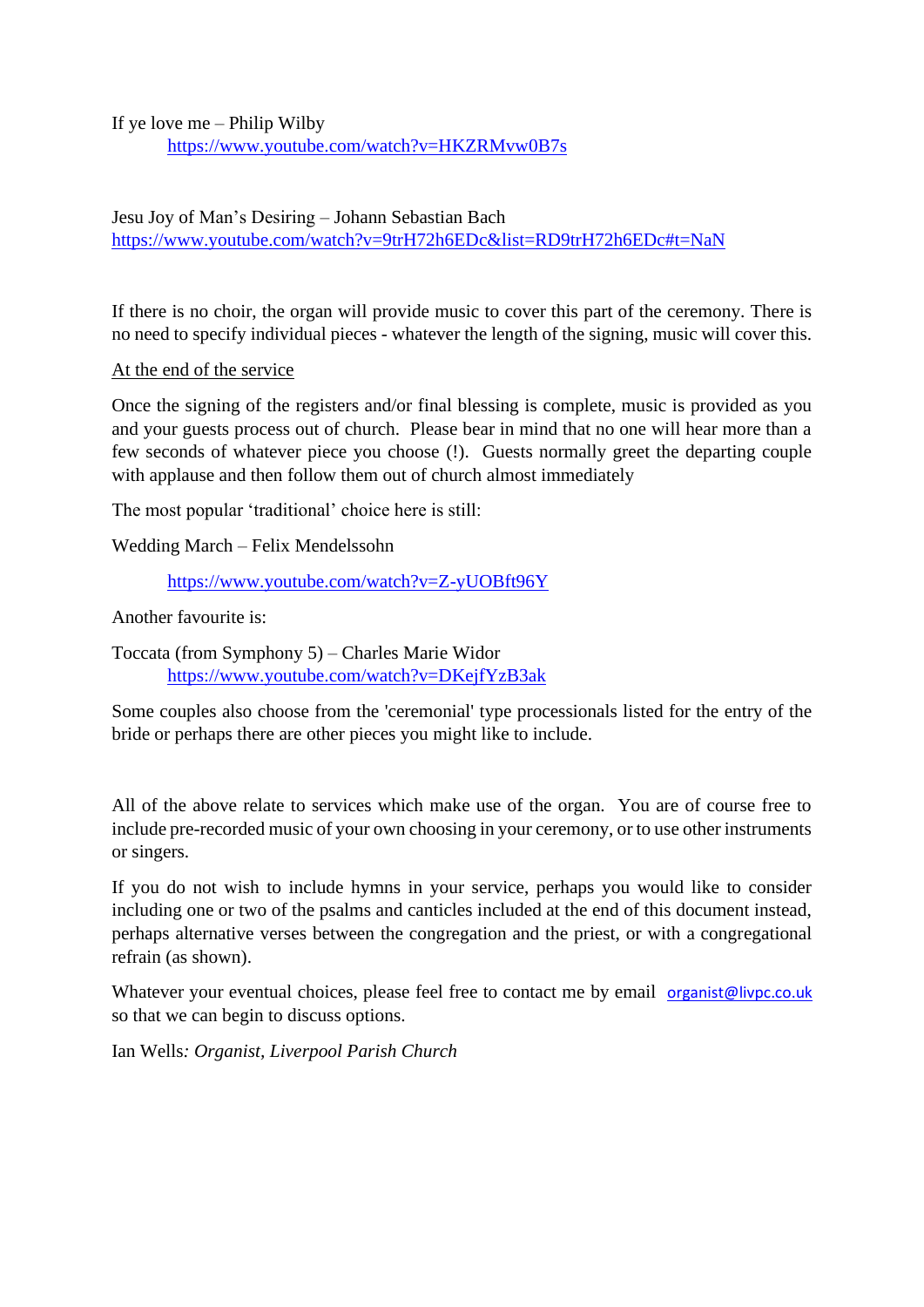### **Psalms/Canticles instead of Hymns at Weddings**

#### **Psalm 67**

God be gracious to us and bless us • and make his face to shine upon us, That your way may be known upon earth, • your saving power among all nations. Let the peoples praise you, O God; • let all the peoples praise you. O let the nations rejoice and be glad, • for you will judge the peoples righteously and govern the nations upon earth. Let the peoples praise you, O God; • let all the peoples praise you. Then shall the earth bring forth her increase, • and God, our own God, will bless us.

God will bless us, • and all the ends of the earth shall fear him.

#### **Psalm 121**

I lift up my eyes to the hills; • from where is my help to come? My help comes from the Lord, • the maker of heaven and earth. He will not suffer your foot to stumble; • he who watches over you will not sleep. Behold, he who keeps watch over Israel • shall neither slumber nor sleep. The Lord himself watches over you; • the Lord is your shade at your right hand, So that the sun shall not strike you by day, • neither the moon by night. The Lord shall keep you from all evil; • it is he who shall keep your soul. The Lord shall keep watch over your going out and your coming in, • from this time forth for evermore.

#### **Psalm 127**

Unless the Lord builds the house, • those who build it labour in vain.

Unless the Lord keeps the city, • the guard keeps watch in vain.

It is in vain that you hasten to rise up early and go so late to rest, eating the bread of toil, • for he gives his beloved sleep.

Children are a heritage from the Lord  $\cdot$  and the fruit of the womb is his gift.

Like arrows in the hand of a warrior,  $\cdot$  so are the children of one's youth.

Happy are those who have their quiver full of them: • they shall not be put to shame

when they dispute with their enemies in the gate.

#### **Psalm 128**

Blessed are all those who fear the Lord, • and walk in his ways.

You shall eat the fruit of the toil of your hands; • it shall go well with you, and happy shall you be. Your wife within your house shall be like a fruitful vine; • your children round your table,

like fresh olive branches.

Thus shall the one be blest • who fears the Lord.

The Lord from out of Zion bless you, • that you may see Jerusalem in prosperity all the days of your life.

May you see your children's children, • and may there be peace upon Israel.